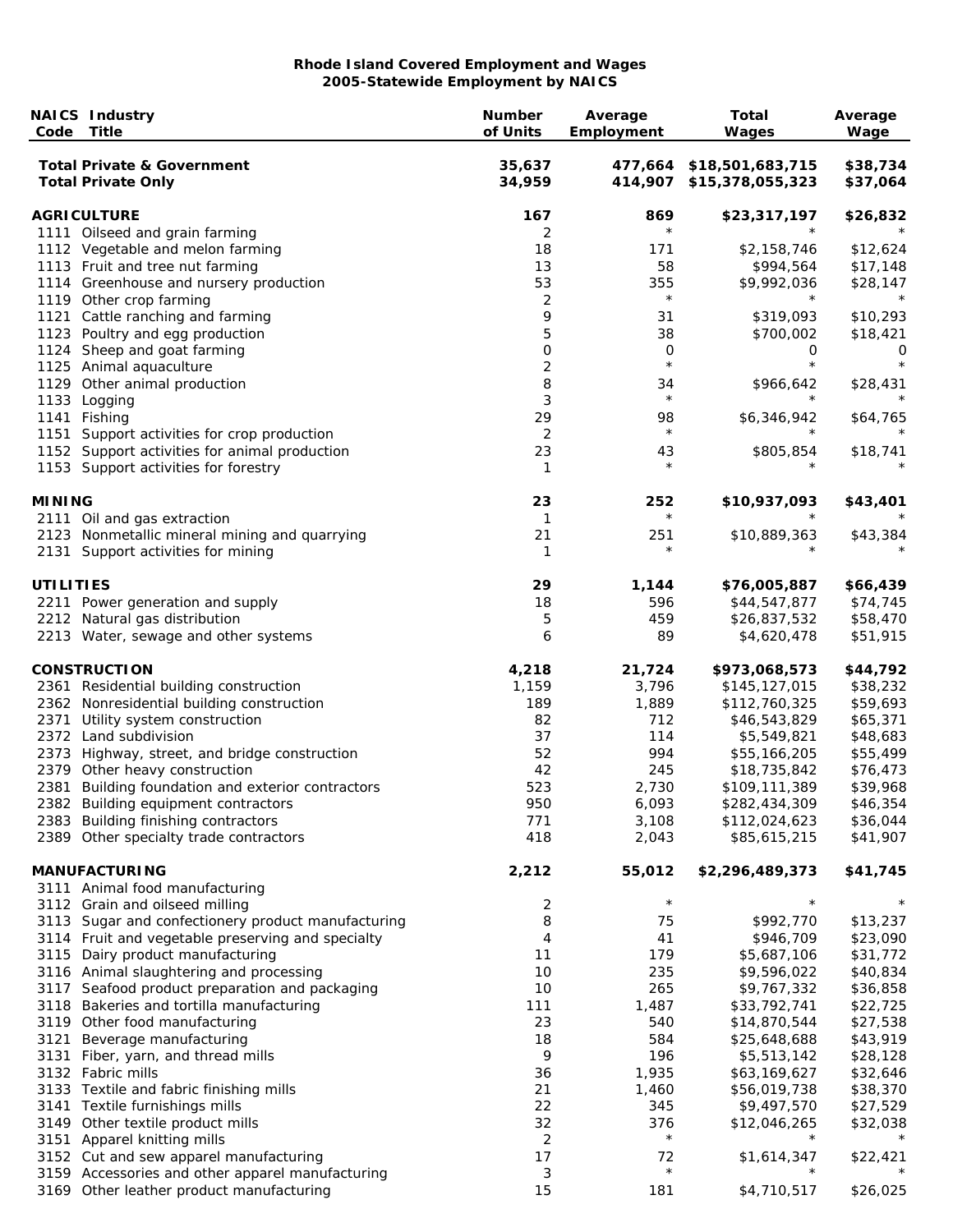| Code | <b>NAICS Industry</b><br><b>Title</b>                                                         | <b>Number</b><br>of Units | Average<br>Employment | <b>Total</b><br>Wages    | Average<br>Wage |
|------|-----------------------------------------------------------------------------------------------|---------------------------|-----------------------|--------------------------|-----------------|
|      | 3211 Sawmills and wood preservation                                                           | 5                         | 97                    | \$3,545,194              | \$36,548        |
|      | 3212 Plywood and engineered wood product mfg.                                                 | 3                         | $\star$               | $^\star$                 |                 |
|      | 3219 Other wood product manufacturing                                                         | 33                        | 548                   | \$19,261,238             | \$35,148        |
| 3221 | Pulp, paper, and paperboard mills                                                             | 2                         | $\star$               |                          |                 |
|      | 3222 Converted paper product manufacturing                                                    | 42                        | 1,259                 | \$46,388,145             | \$36,845        |
|      | 3231 Printing and related support activities                                                  | 188                       | 2,153                 | \$83,587,319             | \$38,824        |
|      | 3241 Petroleum and coal products manufacturing                                                | 4                         | 52                    | \$3,222,290              | \$61,967        |
|      | 3251 Basic chemical manufacturing                                                             | $\overline{7}$            | 321                   | \$19,211,229             | \$59,848        |
|      | 3252 Resin, rubber, and artificial fibers mfg.                                                | 15                        | 430                   | \$19,295,792             | \$44,874        |
|      | 3253 Agricultural chemical manufacturing                                                      | 2                         | $\star$               | $^\star$                 |                 |
|      | 3254 Pharmaceutical and medicine manufacturing                                                | 14                        | 1,536                 | \$131,519,703            | \$85,625        |
|      | 3255 Paint, coating, and adhesive manufacturing                                               | 11                        | 101                   | \$4,436,072              | \$43,922        |
|      | 3256 Soap, cleaning compound, and toiletry mfg.                                               | 14                        | 800                   | \$27,726,478             | \$34,658        |
|      | 3259 Other chemical product and preparation mfg.                                              | 16                        | 1,090                 | \$54,869,826             | \$50,339        |
|      | 3261 Plastics product manufacturing                                                           | 69                        | 2,839                 | \$117,158,411            | \$41,267        |
|      | 3262 Rubber product manufacturing                                                             | 6                         | 83                    | \$2,929,317              | \$35,293        |
|      | 3271 Clay product and refractory manufacturing                                                | 5                         | 17                    | \$281,531                | \$16,561        |
|      | 3272 Glass and glass product manufacturing                                                    | 17                        | 185                   | \$7,904,445              | \$42,727        |
|      | 3273 Cement and concrete product manufacturing                                                | 23                        | 300                   | \$12,527,264             | \$41,758        |
|      | 3279 Other nonmetallic mineral products                                                       | 15                        | 153                   | \$6,801,513              | \$44,454        |
|      | 3312 Steel product mfg. from purchased steel                                                  | 4                         | 25                    | \$941,235                | \$37,649        |
|      | 3314 Other nonferrous metal production                                                        | 35                        | 1,207                 | \$61,690,101             | \$51,110        |
|      | 3315 Foundries                                                                                | 35                        | 384                   | \$12,195,688             | \$31,760        |
|      | 3321 Forging and stamping                                                                     | 30                        | 681                   | \$28,971,749             | \$42,543        |
|      | 3322 Cutlery and handtool manufacturing                                                       | 12                        | 324                   | \$16,227,608             | \$50,085        |
|      | 3323 Architectural and structural metals mfg.                                                 | 50                        | 661                   | \$26,570,962             | \$40,198        |
|      | 3324 Boiler, tank, and shipping container mfg.                                                | 10                        | 1,055                 | \$37,521,766             | \$35,566        |
|      | 3325 Hardware manufacturing                                                                   | 6                         | 196                   | \$6,172,497              | \$31,492        |
|      | 3326 Spring and wire product manufacturing                                                    | 15                        | 854                   | \$35,611,523             | \$41,700        |
| 3327 | Machine shops and threaded product mfg.                                                       | 98                        | 1,488                 | \$57,325,013             | \$38,525        |
| 3328 | Coating, engraving, and heat treating metals                                                  | 99                        | 1,542                 | \$48,249,325             | \$31,290        |
|      | 3329 Other fabricated metal product manufacturing                                             | 36                        | 868                   | \$30,174,670             | \$34,763        |
| 3331 | Agriculture, construction, and mining machinery mfg.                                          | 2                         | $\star$               | $\star$                  |                 |
|      | 3332 Industrial machinery manufacturing                                                       | 34                        | 328                   | \$16,783,600             | \$51,170        |
|      | 3333 Commercial and service industry machinery                                                | 14                        | 208                   | \$11,460,274             | \$55,097        |
|      | 3334 HVAC and commercial refrigeration equipment                                              | 6                         | 476                   | \$23,693,742             | \$49,777        |
|      | 3335 Metalworking machinery manufacturing                                                     | 86                        | 940                   | \$38,108,054             | \$40,540        |
|      | 3336 Turbine and power transmission equipment mfg.                                            | 2                         | $\star$               | $^\star$                 |                 |
|      | 3339 Other general purpose machinery manufacturing                                            | 29                        | 265                   | \$11,857,084             | \$44,744        |
|      | 3341 Computer and peripheral equipment mfg.                                                   | 6                         | 265                   | \$14,418,852             | \$54,411        |
|      | 3342 Communications equipment manufacturing                                                   | 7                         | 281                   | \$15,322,577             | \$54,529        |
|      | 3343 Audio and video equipment manufacturing                                                  | 1                         | $\star$               |                          |                 |
|      | 3344 Semiconductor and electronic component mfg.                                              | 21                        | 982                   | \$49,252,600             | \$50,155        |
| 3345 | Electronic instrument manufacturing                                                           | 59                        | 3,152                 | \$201,116,106            | \$63,806        |
| 3346 | Magnetic media manufacturing and reproducing                                                  | 2                         | $\star$               | $^\star$                 |                 |
| 3351 | Electric lighting equipment manufacturing                                                     | 11                        | 356                   | \$12,657,581             | \$35,555        |
|      | 3353 Electrical equipment manufacturing                                                       | 4                         | 101                   | \$4,641,488              | \$45,955        |
|      | 3359 Other electrical equipment and component mfg.                                            | 28                        | 1,761                 | \$100,034,177            | \$56,805        |
|      | 3362 Motor vehicle body and trailer manufacturing                                             | 6                         | 85                    | \$3,166,488              | \$37,253        |
| 3363 | Motor vehicle parts manufacturing                                                             | 7                         | 56                    | \$2,507,057              | \$44,769        |
|      | 3364 Aerospace product and parts manufacturing                                                | 1                         | $\star$               |                          |                 |
|      | 3366 Ship and boat building                                                                   | 51                        | 3,673                 | \$158,442,770            | \$43,137        |
|      | 3369 Other transportation equipment manufacturing                                             | 3                         | $^\star$              |                          |                 |
| 3371 | Household and institutional furniture mfg.                                                    | 49                        | 368                   | \$11,851,103             | \$32,204        |
|      |                                                                                               |                           |                       |                          | \$37,360        |
| 3379 |                                                                                               |                           |                       |                          |                 |
|      | 3372 Office furniture and fixtures manufacturing                                              | 31                        | 1,138<br>$\star$      | \$42,515,777<br>$^\star$ |                 |
| 3391 | Other furniture related product manufacturing<br>Medical equipment and supplies manufacturing | 3<br>66                   | 1,309                 | \$56,680,137             | \$43,300        |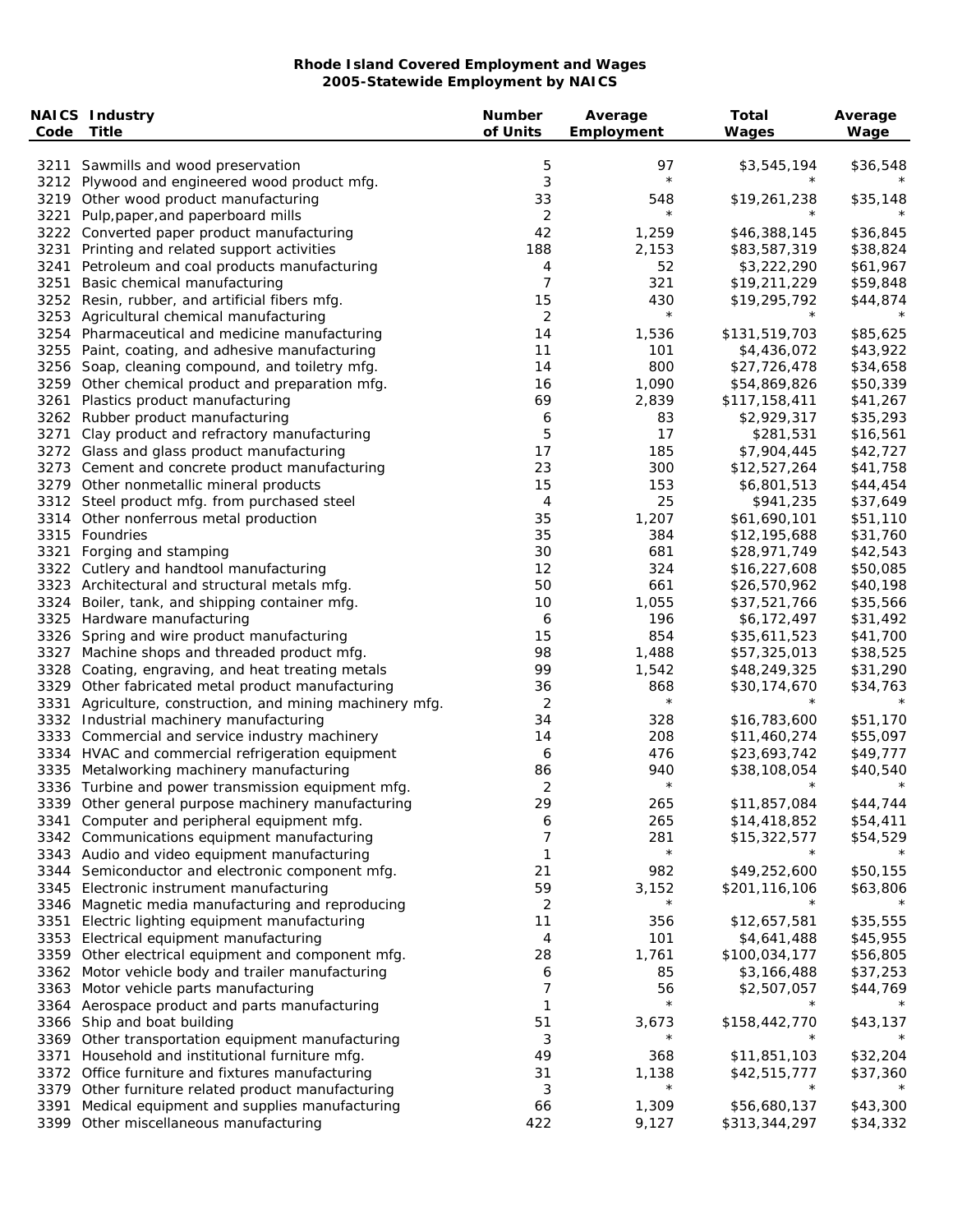| Code | <b>NAICS Industry</b><br>Title                           | <b>Number</b><br>of Units | Average<br><b>Employment</b> | <b>Total</b><br>Wages | Average<br>Wage |
|------|----------------------------------------------------------|---------------------------|------------------------------|-----------------------|-----------------|
|      | <b>WHOLESALE TRADE</b>                                   | 2,880                     | 16,656                       | 905,196,806           | \$54,347        |
|      | 4231 Motor vehicle and parts merchant wholesalers        | 97                        | 854                          | \$32,280,810          | \$37,800        |
|      | 4232 Furniture and furnishing merchant wholesalers       | 33                        | 379                          | \$18,690,536          | \$49,315        |
|      | 4233 Lumber and construction supply merchant wholesalers | 67                        | 678                          | \$33,088,193          | \$48,803        |
|      | 4234 Commercial equip. merchant wholesalers              | 200                       | 1,736                        | \$95,194,919          | \$54,836        |
|      | 4235 Metal and mineral merchant wholesalers              | 19                        | 217                          | \$10,614,123          | \$48,913        |
|      | 4236 Electric goods merchant wholesalers                 | 98                        | 1,146                        | \$73,226,566          | \$63,898        |
|      |                                                          | 84                        | 632                          |                       |                 |
|      | 4237 Hardware and plumbing merchant wholesalers          | 199                       |                              | \$29,141,054          | \$46,109        |
|      | 4238 Machinery and supply merchant wholesalers           |                           | 1,363                        | \$70,645,259          | \$51,831        |
|      | 4239 Misc. durable goods merchant wholesalers            | 176                       | 2,011                        | \$101,857,332         | \$50,650        |
| 4241 | Paper and paper product merchant wholesalers             | 51                        | 390                          | \$17,585,023          | \$45,090        |
| 4242 | Druggists' goods merchant wholesalers                    | 69                        | 563                          | \$44,296,768          | \$78,680        |
|      | 4243 Apparel and piece goods merchant wholesalers        | 37                        | 154                          | \$7,561,390           | \$49,100        |
|      | 4244 Grocery and related product wholesalers             | 171                       | 1,621                        | \$69,201,881          | \$42,691        |
|      | 4245 Farm product raw material merchant wholesalers      | 1                         | $\star$                      | $^\star$              |                 |
|      | 4246 Chemical merchant wholesalers                       | 59                        | 654                          | \$36,336,356          | \$55,560        |
|      | 4247 Petroleum merchant wholesalers                      | 41                        | 404                          | \$15,967,991          | \$39,525        |
|      | 4248 Alcoholic beverage merchant wholesalers             | 22                        | 457                          | \$26,209,374          | \$57,351        |
|      | 4249 Misc. nondurable goods merchant wholesalers         | 99                        | 727                          | \$27,353,945          | \$37,626        |
| 4251 | Electronic markets and agents and brokers                | 1,365                     | 2,628                        | \$193,899,184         | \$73,782        |
|      | <b>RETAIL TRADE</b>                                      | 4,094                     | 52,506                       | 1,307,609,083         | \$24,904        |
|      | 4411 Automobile dealers                                  | 238                       | 4,113                        | \$175,720,852         | \$42,723        |
|      | 4412 Other motor vehicle dealers                         | 78                        | 643                          | \$24,168,284          | \$37,587        |
|      | 4413 Auto parts, accessories, and tire stores            | 150                       | 1,386                        | \$38,445,913          | \$27,739        |
|      | 4421 Furniture stores                                    | 79                        | 631                          | \$20,706,776          | \$32,816        |
|      | 4422 Home furnishings stores                             | 128                       | 1,020                        | \$25,026,249          | \$24,536        |
|      | 4431 Electronics and appliance stores                    | 195                       | 1,438                        | \$45,588,890          | \$31,703        |
| 4441 | Building material and supplies dealers                   | 199                       | 3,869                        | \$119,904,736         | \$30,991        |
|      | 4442 Lawn and garden equipment and supplies stores       | 54                        | 270                          | \$6,816,907           | \$25,248        |
|      | 4451 Grocery stores                                      | 330                       | 6,118                        | \$115,824,839         | \$18,932        |
|      | 4452 Specialty food stores                               | 144                       | 1,192                        | \$21,412,284          | \$17,963        |
|      | 4453 Beer, wine, and liquor stores                       | 220                       | 1,338                        | \$24,892,926          | \$18,605        |
|      | 4461 Health and personal care stores                     | 283                       | 5,553                        | \$172,576,051         | \$31,078        |
| 4471 | <b>Gasoline stations</b>                                 | 324                       | 2,005                        | \$42,817,601          | \$21,355        |
|      | 4481 Clothing stores                                     | 344                       | 4,541                        | \$74,877,779          | \$16,489        |
|      | 4482 Shoe stores                                         | 70                        | 460                          | \$8,297,853           | \$18,039        |
|      | 4483 Jewelry, luggage, and leather goods stores          | 111                       | 543                          | \$14,604,732          | \$26,896        |
|      | 4511 Sporting goods and musical instrument stores        | 200                       | 1,436                        | \$23,944,130          | \$16,674        |
|      | 4512 Book, periodical, and music stores                  | 64                        | 591                          | \$8,979,716           | \$15,194        |
| 4521 | Department stores                                        | 31                        | 4,373                        | \$85,739,122          | \$19,606        |
|      | 4529 Other general merchandise stores                    | 135                       | 5,784                        | \$120,854,815         | \$20,895        |
|      | 4531 Florists                                            | 106                       | 444                          | \$6,819,408           | \$15,359        |
|      |                                                          |                           |                              |                       |                 |
|      | 4532 Office supplies, stationery, and gift stores        | 189                       | 1,583                        | \$31,175,035          | \$19,694        |
|      | 4533 Used merchandise stores                             | 78                        | 321                          | \$5,692,060           | \$17,732        |
|      | 4539 Other miscellaneous store retailers                 | 135                       | 790                          | \$17,779,089          | \$22,505        |
|      | 4541 Electronic shopping and mail-order houses           | 51                        | 693                          | \$21,062,262          | \$30,393        |
|      | 4542 Vending machine operators                           | 27                        | 113                          | \$3,639,113           | \$32,205        |
|      | 4543 Direct selling establishments                       | 138                       | 1,259                        | \$50,241,661          | \$39,906        |
|      | <b>TRANSPORTATION &amp; WAREHOUSING</b>                  | 755                       | 9,282                        | 297,085,990           | \$32,007        |
|      | 4811 Scheduled air transportation                        | 18                        | 483                          | \$16,447,842          | \$34,054        |
|      | 4812 Nonscheduled air transportation                     | 9                         | 28                           | \$1,852,768           | \$66,170        |
|      | 4831 Sea, coastal, and Great Lakes transportation        | 9                         | 122                          | \$3,734,252           | \$30,609        |
|      | 4832 Inland water transportation                         | 2                         | $\star$                      | $^\star$              |                 |
|      | 4841 General freight trucking                            | 159                       | 1,361                        | \$57,879,415          | \$42,527        |
|      | 4842 Specialized freight trucking                        | 197                       | 914                          | \$33,059,991          | \$36,171        |
|      | 4851 Urban transit systems                               | 1                         | $\star$                      | $\star$               |                 |
|      | 4852 Interurban and rural bus transportation             | 4                         | 113                          | \$4,606,713           | \$40,767        |
|      | 4853 Taxi and limousine service                          | 43                        | 183                          | \$3,830,393           | \$20,931        |
|      | 4854 School and employee bus transportation              | 40                        | 1,633                        | \$27,604,586          | \$16,904        |
|      | 4855 Charter bus industry                                | 6                         | 134                          | \$3,889,576           | \$29,027        |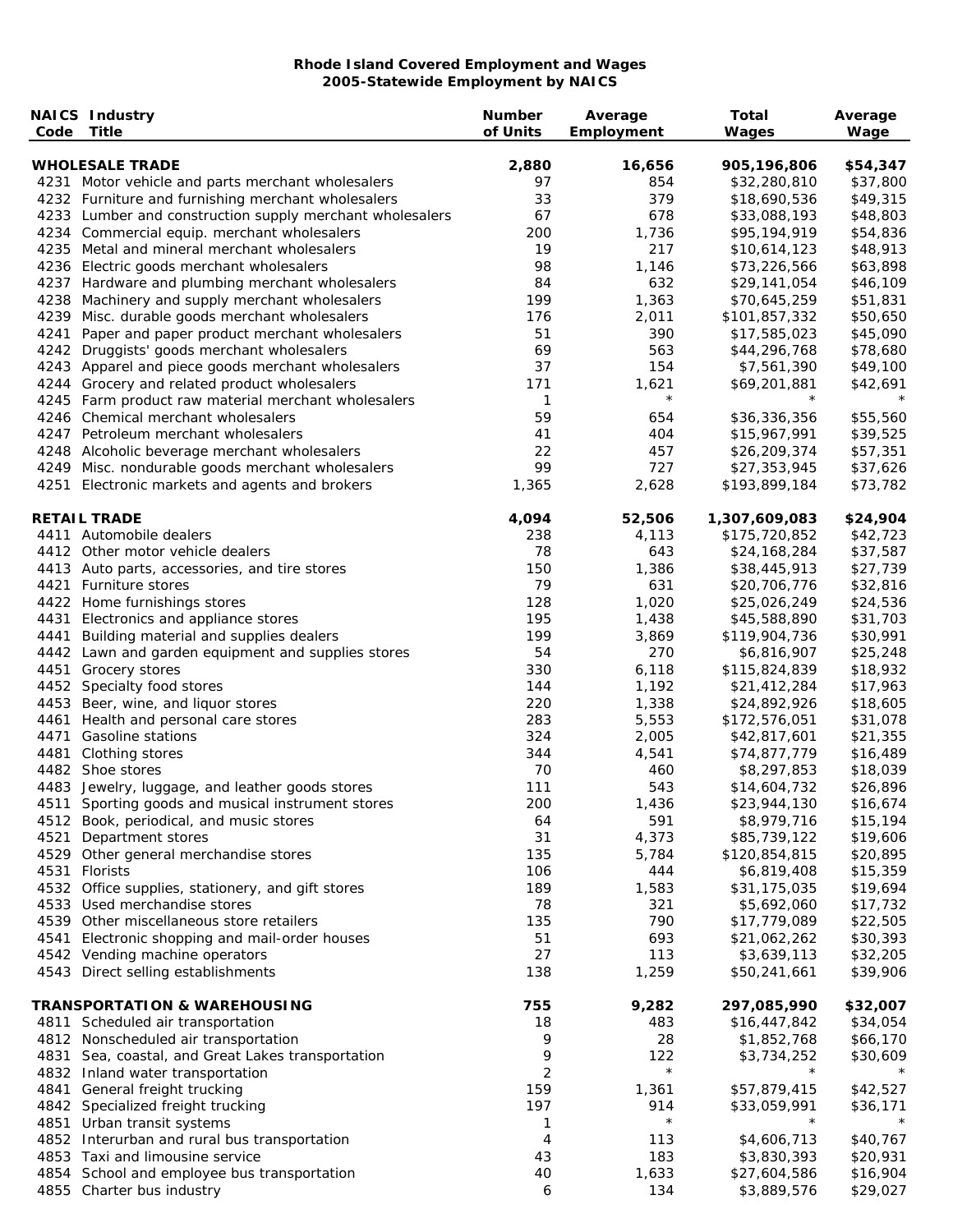| Code | <b>NAICS Industry</b><br><b>Title</b>                                        | <b>Number</b><br>of Units | Average<br>Employment | <b>Total</b><br>Wages         | Average<br>Wage      |
|------|------------------------------------------------------------------------------|---------------------------|-----------------------|-------------------------------|----------------------|
|      | 4859 Other ground passenger transportation                                   | 10                        | 78                    | \$1,995,770                   | \$25,587             |
|      | 4861 Pipeline transportation of crude oil                                    | 2                         | $\star$               | $^\star$                      |                      |
|      | 4862 Pipeline transportation of natural gas                                  | $\mathbf 2$               | $\star$               | $^\star$                      | $^\star$             |
|      | 4869 Other pipeline transportation                                           | 1                         | $\star$               | $\star$                       | $\star$              |
| 4871 | Scenic and sightseeing transportation, land                                  | 5                         | 55                    | \$939,837                     | \$17,088             |
|      | 4872 Scenic and sightseeing transportation, water                            | 42                        | 197                   | \$3,651,336                   | \$18,535             |
|      | 4881 Support activities for air transportation                               | 21                        | 177                   | \$4,486,020                   | \$25,345             |
|      | 4882 Support activities for rail transportation                              | 3                         | $\star$               | $^\star$                      |                      |
|      | 4883 Support activities for water transportation                             | 18                        | 181                   | \$6,915,522                   | \$38,207             |
|      | 4884 Support activities for road transportation                              | 45                        | 365                   | \$11,340,584                  | \$31,070             |
|      | 4885 Freight transportation arrangement                                      | 40                        | 232                   | \$11,299,953                  | \$48,707             |
|      | 4889 Other support activities for transportation                             | 7                         | 13                    | \$479,089                     | \$36,853             |
| 4921 | Couriers                                                                     | 27                        | 1,567                 | \$53,459,924                  | \$34,116             |
|      | 4922 Local messengers and local delivery                                     | 19                        | 164                   | \$5,152,377                   | \$31,417             |
|      | 4931 Warehousing and storage                                                 | 32                        | 1,167                 | \$39,548,689                  | \$33,889             |
|      | <b>INFORMATION</b>                                                           | 621                       | 10,769                | 661,576,879                   | \$61,433             |
|      | 5111 Newspaper, book, and directory publishers                               | 119                       | 2,322                 | \$90,864,443                  | \$39,132             |
|      | 5112 Software publishers                                                     | 136                       | 945                   | \$140,622,498                 | \$148,807            |
|      | 5121 Motion picture and video industries                                     | 55                        | 572                   | \$12,979,664                  | \$22,692             |
|      | 5122 Sound recording industries                                              | 9                         | 13                    | \$259,670                     | \$19,975             |
|      | 5151 Radio and television broadcasting                                       | 27                        | 759                   | \$39,935,738                  | \$52,616             |
|      | 5152 Cable and other subscription programming                                |                           |                       |                               |                      |
|      | 5161 Internet publishing and broadcasting                                    | 19                        | 41                    | \$1,809,108                   | \$44,125             |
|      | 5171 Wired telecommunications carriers                                       | 54                        | 945                   | \$66,992,563                  | \$70,892             |
|      | 5172 Wireless telecommunications carriers                                    | 14                        | 333                   | \$21,597,029                  | \$64,856             |
|      | 5173 Telecommunications resellers                                            | 26                        | 272                   | \$21,450,190                  | \$78,861             |
|      | 5174 Satellite telecommunications                                            | 2                         | $\star$               | $^\star$                      |                      |
|      | 5175 Cable and other program distribution                                    | 23                        | $\star$               | $\star$                       | $\star$              |
|      | 5181 ISPs and web search portals                                             | 23                        | 45                    | \$2,455,791                   | \$54,573             |
|      | 5182 Data processing and related services<br>5191 Other information services | 72<br>47                  | 2,759<br>528          | \$192,786,404<br>\$12,802,832 | \$69,875<br>\$24,248 |
|      | <b>FINANCE &amp; INSURANCE</b>                                               | 1,682                     | 25,914                | 1,467,024,690                 | \$56,611             |
|      | 5221 Depository credit intermediation                                        | 323                       | 8,856                 | \$361,914,083                 | \$40,867             |
|      | 5222 Nondepository credit intermediation                                     | 187                       | 2,315                 | \$172,940,788                 | \$74,704             |
|      | 5223 Activities related to credit intermediation                             | 269                       | 2,253                 | \$139,630,921                 | \$61,976             |
|      | 5231 Securities and commodity contracts brokerage                            | 90                        | 1,977                 | \$175,805,439                 | \$88,925             |
|      | 5239 Other financial investment activities                                   | 126                       | 1,714                 | \$127,832,925                 | \$74,582             |
|      | 5241 Insurance carriers                                                      | 151                       | 5,312                 | \$305,937,832                 | \$57,594             |
|      | 5242 Insurance agencies, brokerages, and related                             | 523                       | 3,413                 | \$178,511,221                 | \$52,303             |
|      | 5251 Insurance and employee benefit funds                                    | 9                         | 52                    | \$2,930,376                   | \$56,353             |
|      | 5259 Other investment pools and funds                                        | 8                         | 21                    | \$1,521,105                   | \$72,434             |
|      | <b>REAL ESTATE, RENTAL &amp; LEASING</b>                                     | 1,201                     | 6,732                 | 237,417,786                   | \$35,267             |
|      | 5311 Lessors of real estate                                                  | 288                       | 992                   | \$33,339,410                  | \$33,608             |
|      | 5312 Offices of real estate agents and brokers                               | 312                       | 1,003                 | \$50,882,740                  | \$50,731             |
|      | 5313 Activities related to real estate                                       | 332                       | 2,465                 | \$91,109,178                  | \$36,961             |
|      | 5321 Automotive equipment rental and leasing                                 | 68                        | 901                   | \$23,154,838                  | \$25,699             |
|      | 5322 Consumer goods rental                                                   | 119                       | 808                   | \$14,959,475                  | \$18,514             |
|      | 5323 General rental centers                                                  | 28                        | 317                   | \$10,575,316                  | \$33,361             |
|      | 5324 Machinery and equipment rental and leasing                              | 48                        | 180                   | \$8,206,631                   | \$45,592             |
|      | 5331 Lessors of nonfinancial intangible assets                               | 8                         | 67                    | \$5,190,198                   | \$77,466             |
|      | PROFESSIONAL, SCIENTIFIC, & TECHNICAL SERVICES                               | 3,791                     | 20,857                | 1,141,576,781                 | \$54,734             |
|      | 5411 Legal services                                                          | 854                       | 4,151                 | \$222,713,715                 | \$53,653             |
|      | 5412 Accounting and bookkeeping services                                     | 471                       | 3,205                 | \$132,686,564                 | \$41,400             |
|      | 5413 Architectural and engineering services                                  | 494                       | 3,416                 | \$185,364,399                 | \$54,264             |
|      | 5414 Specialized design services                                             | 161                       | 473                   | \$21,689,496                  | \$45,855             |
|      | 5415 Computer systems design and related services                            | 681                       | 4,376                 | \$315,515,275                 | \$72,101             |
|      | 5416 Management and technical consulting services                            | 572                       | 1,883                 | \$113,184,188                 | \$60,108             |
|      | 5417 Scientific research and development services                            | 114                       | 817                   | \$49,260,987                  | \$60,295             |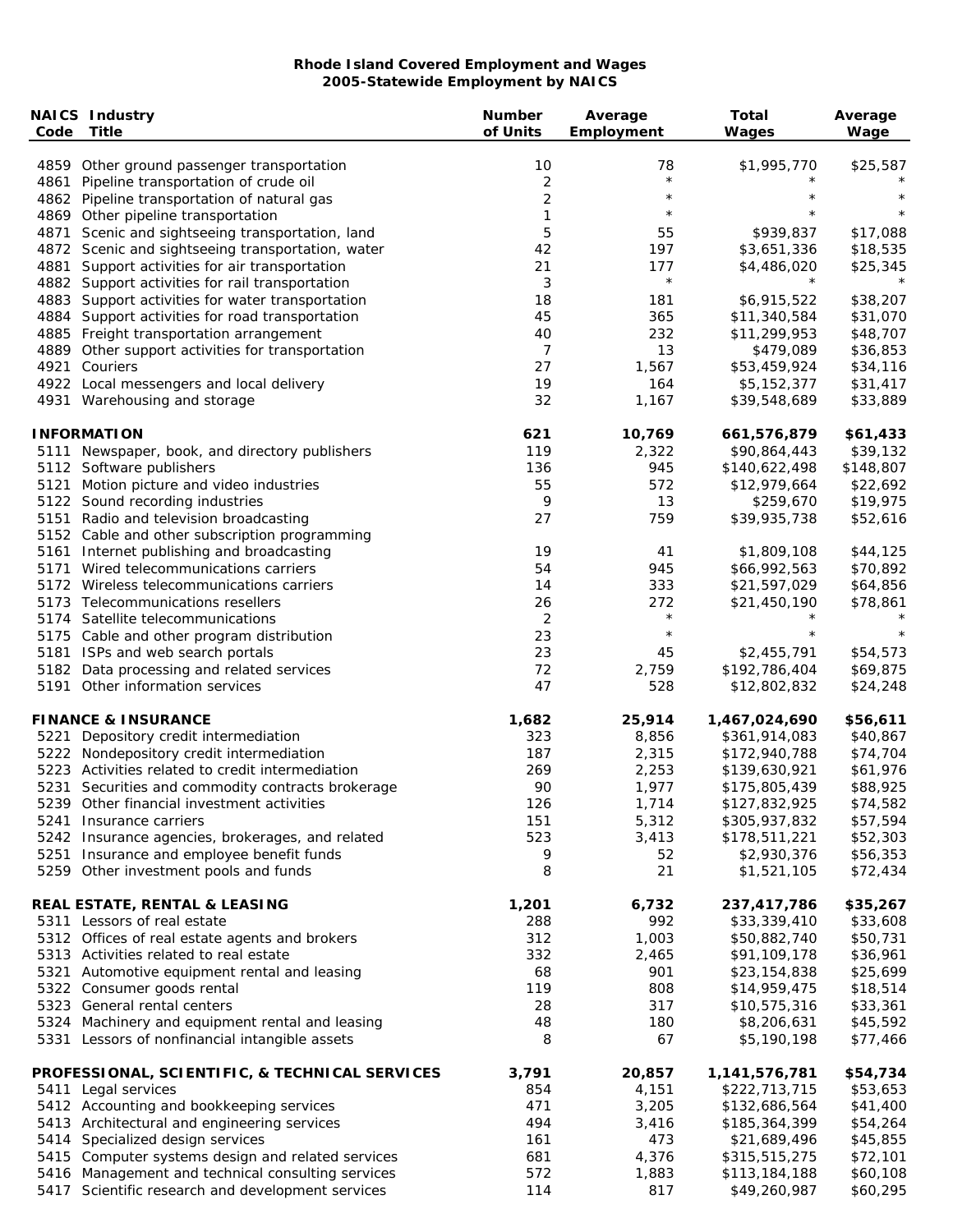| Code | <b>NAICS Industry</b><br><b>Title</b>                                     | <b>Number</b><br>of Units | Average<br>Employment | <b>Total</b><br>Wages         | Average<br>Wage      |
|------|---------------------------------------------------------------------------|---------------------------|-----------------------|-------------------------------|----------------------|
|      | 5418 Advertising and related services                                     | 224                       | 1,008                 | \$54,212,921                  | \$53,783             |
|      | 5419 Other professional and technical services                            | 223                       | 1,529                 | \$46,949,236                  | \$30,706             |
|      | <b>MANAGEMENT OF COMPANIES</b>                                            | 186                       | 8,726                 | \$737,985,684                 | \$84,573             |
|      | 5511 Management of companies and enterprises                              | 186                       | 8,726                 | \$737,985,685                 | \$84,573             |
|      | <b>ADMINISTRATIVE &amp; SUPPORT &amp; WASTE MGMT SERVICES</b>             | 2,225                     | 25,297                | 643,241,301                   | \$25,428             |
|      | 5611 Office administrative services                                       | 105                       | 1,061                 | \$53,997,450                  | \$50,893             |
|      | 5612 Facilities support services                                          | 17                        | 302                   | \$9,543,223                   | \$31,600             |
|      | 5613 Employment services                                                  | 405                       | 10,722                | \$229,605,314                 | \$21,414             |
|      | 5614 Business support services                                            | 147                       | 1,233                 | \$36,711,554                  | \$29,774             |
|      | 5615 Travel arrangement and reservation services                          | 112                       | 1,781                 | \$56,599,292                  | \$31,780             |
|      | 5616 Investigation and security services                                  | 143                       | 2,147                 | \$47,951,261                  | \$22,334             |
|      | 5617 Services to buildings and dwellings                                  | 1,010                     | 5,823                 | \$131,134,123                 | \$22,520             |
|      | 5619 Other support services                                               | 139                       | 756                   | \$14,680,684                  | \$19,419             |
|      | 5621 Waste collection                                                     | 70                        | 671                   | \$27,394,602                  | \$40,827             |
|      | 5622 Waste treatment and disposal                                         | 10                        | 375                   | \$19,376,674                  | \$51,671             |
|      | 5629 Remediation and other waste services                                 | 71                        | 425                   | \$16,247,124                  | \$38,229             |
|      | <b>EDUCATIONAL SERVICES</b>                                               | 459                       | 17,505                | 684,234,915                   | \$39,088             |
|      | 6111 Elementary and secondary schools                                     | 102                       | 4,197                 | \$127,025,451                 | \$30,266             |
|      | 6112 Junior colleges                                                      | 3                         | $\star$               | $^\star$                      |                      |
|      | 6113 Colleges and universities                                            | 24                        | 10,734                | \$485,612,728                 | \$45,241             |
|      | 6114 Business, computer and management training                           | 58                        | 406                   | \$15,908,407                  | \$39,183             |
|      | 6115 Technical and trade schools                                          | 30                        | 241                   | \$6,343,694                   | \$26,322             |
|      | 6116 Other schools and instruction                                        | 201                       | 1,111                 | \$19,656,853                  | \$17,693             |
|      | 6117 Educational support services                                         | 43                        | 265                   | \$10,593,555                  | \$39,976             |
|      | <b>HEALTH CARE &amp; SOCIAL ASSISTANCE</b>                                | 2,966                     | 72,775                | 2,657,434,128                 | \$36,516             |
|      | 6211 Offices of physicians                                                | 856                       | 8,363                 | \$520,563,251                 | \$62,246             |
|      | 6212 Offices of dentists                                                  | 399                       | 2,886                 | \$112,538,304                 | \$38,995             |
|      | 6213 Offices of other health practitioners                                | 417                       | 2,295                 | \$77,904,079                  | \$33,945             |
|      | 6214 Outpatient care centers                                              | 101                       | 2,766                 | \$92,455,237                  | \$33,426             |
|      | 6215 Medical and diagnostic laboratories                                  | 68                        | 953                   | \$62,310,376                  | \$65,383             |
|      | 6216 Home health care services                                            | 71                        | 3,283                 | \$80,214,769                  | \$24,433             |
|      | 6219 Other ambulatory health care services                                | 31                        | 939                   | \$28,985,045                  | \$30,868             |
|      | 6221 General medical and surgical hospitals                               | 11                        | 17,494<br>$^\star$    | \$775,153,390<br>$^\star$     | \$44,310             |
|      | 6222 Psychiatric and substance abuse hospitals                            | 3                         |                       |                               |                      |
|      | 6223 Other hospitals                                                      | 9                         | 4,208                 | \$185,779,890                 | \$44,149             |
|      | 6231 Nursing care facilities<br>6232 Residential mental health facilities | 95<br>231                 | 10,218<br>3,933       | \$283,866,021<br>\$88,661,068 | \$27,781<br>\$22,543 |
|      | 6233 Community care facilities for the elderly                            | 53                        | 2,195                 | \$46,107,224                  | \$21,006             |
|      | 6239 Other residential care facilities                                    | 56                        | 1,315                 | \$33,817,778                  | \$25,717             |
|      | 6241 Individual and family services                                       | 171                       | 3,194                 | \$76,779,553                  | \$24,039             |
|      | 6242 Emergency and other relief services                                  | 45                        | 678                   | \$16,276,015                  | \$24,006             |
|      | 6243 Vocational rehabilitation services                                   | 41                        | 3,016                 | \$54,357,052                  | \$18,023             |
|      | 6244 Child day care services                                              | 312                       | 3,536                 | \$64,807,753                  | \$18,328             |
|      | ARTS, ENTERTAINMENT, & RECREATION                                         | 546                       | 7,424                 | 156,361,450                   | \$21,062             |
|      | 7111 Performing arts companies                                            | 47                        | 775                   | \$12,434,790                  | \$16,045             |
|      | 7112 Spectator sports                                                     | 24                        | 269                   | \$7,745,363                   | \$28,793             |
|      | 7113 Promoters of performing arts and sports                              | 20                        | 114                   | \$2,692,424                   | \$23,618             |
|      | 7114 Agents and managers for public figures                               | 7                         | 7                     | \$332,980                     | \$47,569             |
|      | 7115 Independent artists, writers, and performers                         | 41                        | 105                   | \$4,109,183                   | \$39,135             |
|      | 7121 Museums, historical sites, zoos, and parks                           | 39                        | 737                   | \$15,476,105                  | \$20,999             |
|      | 7131 Amusement parks and arcades                                          | 10                        | 59                    | \$1,106,752                   | \$18,759             |
|      | 7132 Gambling industries                                                  | 2                         | $\star$               | $\star$                       |                      |
|      | 7139 Other amusement and recreation industries                            | 359                       | 4,425                 | \$85,045,744                  | \$19,219             |